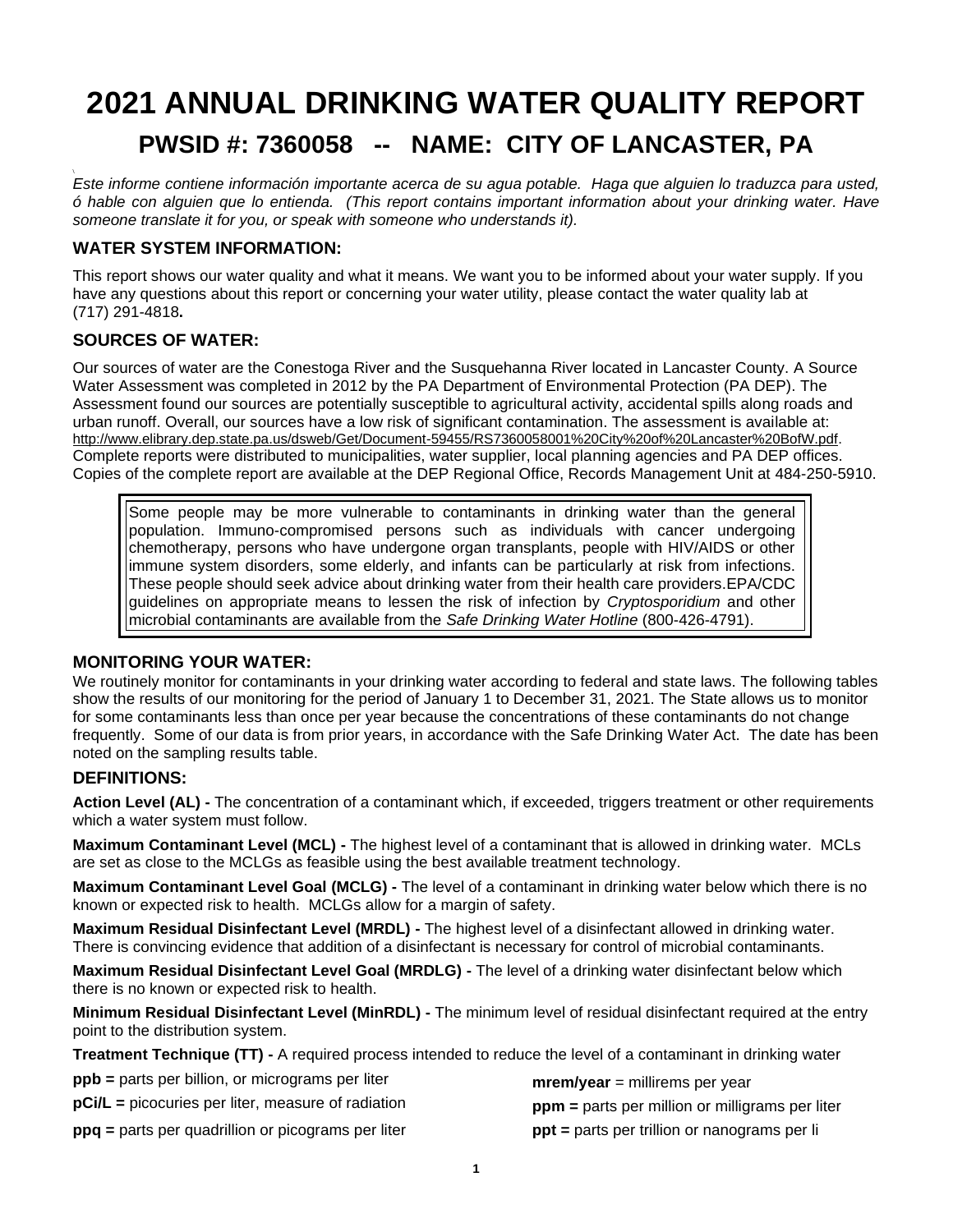## **DETECTED SAMPLE RESULTS: SUSQUEHANNA PLANT; ENTRY POINT 101**

| <b>Chemical Contaminants</b> |                                   |                |                                 |                                      |              |                              |                         |                                                                                                                                                                    |
|------------------------------|-----------------------------------|----------------|---------------------------------|--------------------------------------|--------------|------------------------------|-------------------------|--------------------------------------------------------------------------------------------------------------------------------------------------------------------|
| <b>Contaminant</b>           | <b>MCL in</b><br><b>CCR Units</b> | <b>MCLG</b>    | <b>Level</b><br><b>Detected</b> | <b>Range of</b><br><b>Detections</b> | <b>Units</b> | <b>Sample</b><br><b>Date</b> | <b>Violation</b><br>Y/N | <b>Sources of</b><br><b>Contamination</b>                                                                                                                          |
| Fluoride                     | $2^*$                             | $\overline{2}$ | 0.65                            |                                      | ppm          | 2021                         | $\mathsf{N}$            | Water additive<br>that promotes<br>strong teeth.                                                                                                                   |
| <b>Barium</b>                | $\overline{2}$                    | $\overline{2}$ | 0.019                           |                                      | ppm          | 2021                         | $\overline{\mathsf{N}}$ | Discharge of<br>drilling wastes;<br>Discharge from<br>metal refineries;<br>Erosion of<br>natural deposits                                                          |
| Cadmium                      | 5                                 | 5              | $\overline{2}$                  |                                      | ppb          | 2021                         | N                       | Corrosion of<br>galvanized pipes;<br>Erosion of<br>natural deposits;<br>Discharge from<br>metal refineries;<br><b>Runoff from</b><br>waste batteries<br>and paints |
| <b>Nitrite</b>               | 1                                 | 1              | 0.13                            |                                      | ppm          | 2021                         | N                       | Runoff from<br>fertilizer use;<br>Leaching from<br>septic tanks,<br>sewage; Erosion<br>of natural<br>deposits                                                      |
| Nickel                       | NA <sup>+</sup>                   | <b>NA</b>      | 1                               |                                      | ppb          | 2020++                       | $\mathsf{N}$            | Erosion of<br>natural deposits;<br>Discharge from<br>industrial<br>processes                                                                                       |

\* EPA's MCL for fluoride is 4 ppm. However, Pennsylvania has set a lower MCL to better protect human health.

+EPA does not have an MCL for Nickel, however water systems are still required to test yearly for Nickel.

++Nickel was not detected in 2021 for Entry Point 101. There was a detection of Nickel in 2020, however it was not reported on 2020 CCR so it is being reported on 2021 CCR.

| <b>Turbidity</b>   |                                                              |             |                                             |                              |                         |                                   |  |  |  |  |  |  |
|--------------------|--------------------------------------------------------------|-------------|---------------------------------------------|------------------------------|-------------------------|-----------------------------------|--|--|--|--|--|--|
| <b>Contaminant</b> | <b>MCL</b>                                                   | <b>MCLG</b> | Level<br><b>Detected</b>                    | <b>Sample</b><br><b>Date</b> | <b>Violation</b><br>Y/N | Source of<br><b>Contamination</b> |  |  |  |  |  |  |
| Turbidity          | $TT = 1 NTU$ for a single<br>measurement                     | 0           | 0.05<br><b>NTU</b>                          | 08/10/21                     | N                       | Soil runoff.                      |  |  |  |  |  |  |
|                    | $TT = at least 95% of$<br>monthly samples<0.15<br><b>NTU</b> |             | < 0.15<br><b>NTU</b><br>100% of<br>the time | Jan - Dec<br>2021            | N                       |                                   |  |  |  |  |  |  |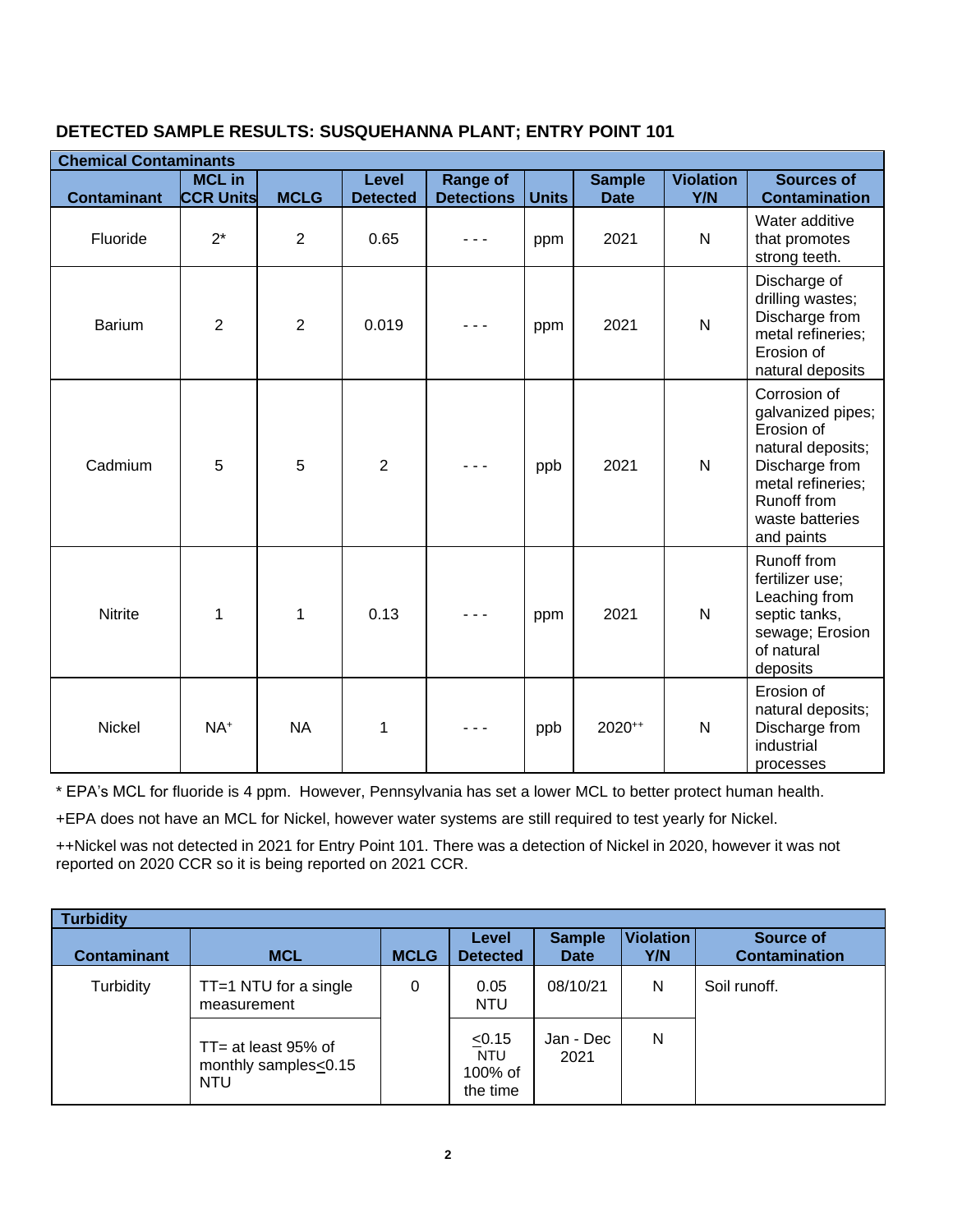## **DETECTED SAMPLE RESULTS: SUSQUEHANNA PLANT; ENTRY POINT 101 CONTINUED**

| <b>Total Organic Carbon (TOC)</b> |                                             |                                             |                                            |                         |                                      |  |  |  |  |  |  |
|-----------------------------------|---------------------------------------------|---------------------------------------------|--------------------------------------------|-------------------------|--------------------------------------|--|--|--|--|--|--|
| <b>Contaminant</b>                | Range of percent<br><b>Removal Required</b> | <b>Range of percent</b><br>removal achieved | Number of<br>quarters out of<br>compliance | <b>Violation</b><br>Y/N | Sources of<br><b>Contamination</b>   |  |  |  |  |  |  |
| TOC.                              | $0\% - 35\%$                                | $30\% - 45\%$                               |                                            | N                       | Naturally present<br>in environment. |  |  |  |  |  |  |

|                               | Entry Point Disinfectant Residual: Susquehanna and Conestoga Treatment Plants |                                    |                               |              |                                    |                         |                                             |  |  |  |  |  |
|-------------------------------|-------------------------------------------------------------------------------|------------------------------------|-------------------------------|--------------|------------------------------------|-------------------------|---------------------------------------------|--|--|--|--|--|
| <b>Contaminant</b>            | <b>MinRDL</b>                                                                 | Lowest<br>Level<br><b>Detected</b> | Range of<br><b>Detections</b> | <b>Units</b> | Date of<br>Lowest<br><b>Sample</b> | <b>Violation</b><br>Y/N | Sources of<br><b>Contamination</b>          |  |  |  |  |  |
| Susquehanna Plant<br>Chlorine | 0.20                                                                          | 0.55                               | $0.55 - 2.31$                 | ppm          | 05/14/21                           | N                       | Water additive used<br>to control microbes. |  |  |  |  |  |
| Conestoga Plant<br>Chlorine   | 0.20                                                                          | 0.42                               | $0.42 - 1.66$                 | ppm          | 05/04/21                           | N                       | Water additive used<br>to control microbes. |  |  |  |  |  |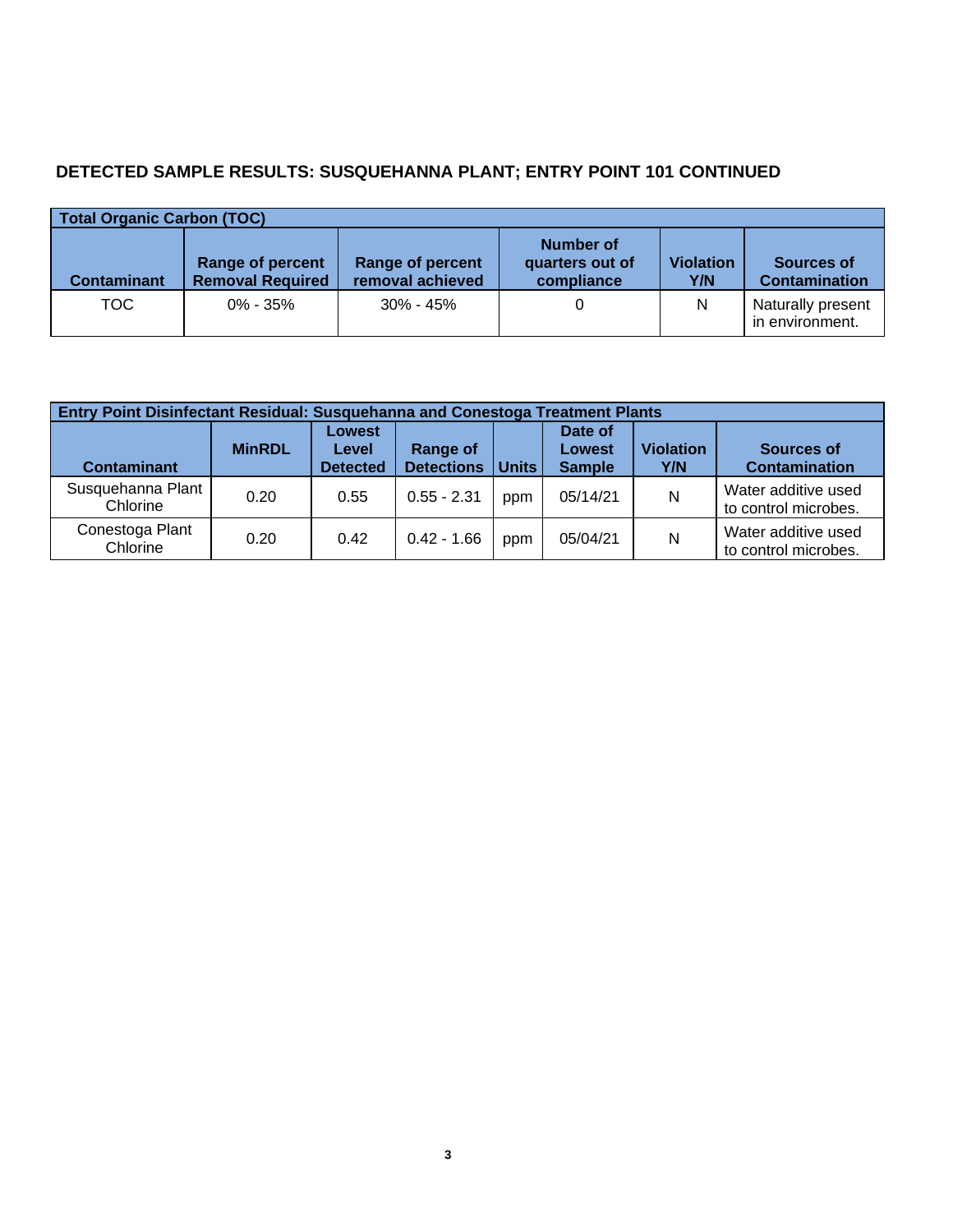| <b>Chemical Contaminants</b> |                                             |             |                          |                                      |              |                              |                         |                                                                                                                                                             |
|------------------------------|---------------------------------------------|-------------|--------------------------|--------------------------------------|--------------|------------------------------|-------------------------|-------------------------------------------------------------------------------------------------------------------------------------------------------------|
| <b>Contaminant</b>           | <b>MCL in</b><br><b>CCR</b><br><b>Units</b> | <b>MCLG</b> | <b>Level</b><br>Detected | <b>Range of</b><br><b>Detections</b> | <b>Units</b> | <b>Sample</b><br><b>Date</b> | <b>Violation</b><br>Y/N | <b>Sources of</b><br><b>Contamination</b>                                                                                                                   |
| Fluoride                     | $2^*$                                       | 2           | 0.77                     |                                      | ppm          | 2021                         | $\mathsf{N}$            | Water additive to<br>promote strong<br>teeth.                                                                                                               |
| Nitrate                      | 10                                          | 10          | 6.68                     | Four<br>samples<br>$3.59 - 6.68$     | ppm          | 2021                         | $\mathsf{N}$            | Runoff from<br>fertilizer use.                                                                                                                              |
| <b>Barium</b>                | $\overline{2}$                              | 2           | 0.052                    | $\sim$ $\sim$                        | ppm          | 2021                         | $\mathsf{N}$            | Discharge of<br>drilling wastes;<br>Discharge from<br>metal refineries;<br>Erosion of<br>natural deposit                                                    |
| Chromium                     | 100                                         | 100         | 1                        |                                      | ppb          | 2021                         | $\mathsf{N}$            | Discharge from<br>steel and pulp<br>mills; Erosion of<br>natural deposits                                                                                   |
| Cadmium                      | 5                                           | 5           | 0.6                      |                                      | ppb          | 2021                         | $\mathsf{N}$            | Corrosion of<br>galvanized pipes;<br>Erosion of<br>natural deposits;<br>Discharge from<br>metal refineries;<br>Runoff from<br>waste batteries<br>and paints |

## **DETECTED SAMPLE RESULTS: CONESTOGA WATER PLANT; ENTRY POINT 102**

\*EPA's MCL for fluoride is 4 ppm. However, Pennsylvania has set a lower MCL to better protect human health.

| <b>Turbidity</b>   |                                                              |             |                                           |                              |                  |                                          |  |  |  |  |  |  |
|--------------------|--------------------------------------------------------------|-------------|-------------------------------------------|------------------------------|------------------|------------------------------------------|--|--|--|--|--|--|
| <b>Contaminant</b> | <b>MCL</b>                                                   | <b>MCLG</b> | Level<br><b>Detected</b>                  | <b>Sample</b><br><b>Date</b> | Violation<br>Y/N | <b>Source of</b><br><b>Contamination</b> |  |  |  |  |  |  |
| Turbidity          | $TT = 1 NTU$ for a single<br>measurement                     | 0           | 0.03<br><b>NTU</b>                        | 04/18/21                     | N                | Soil runoff.                             |  |  |  |  |  |  |
|                    | $TT = at least 95% of$<br>monthly samples<0.15<br><b>NTU</b> |             | $\leq 0.15$<br>NTU<br>100% of<br>the time | Jan - Dec<br>2021            | N                |                                          |  |  |  |  |  |  |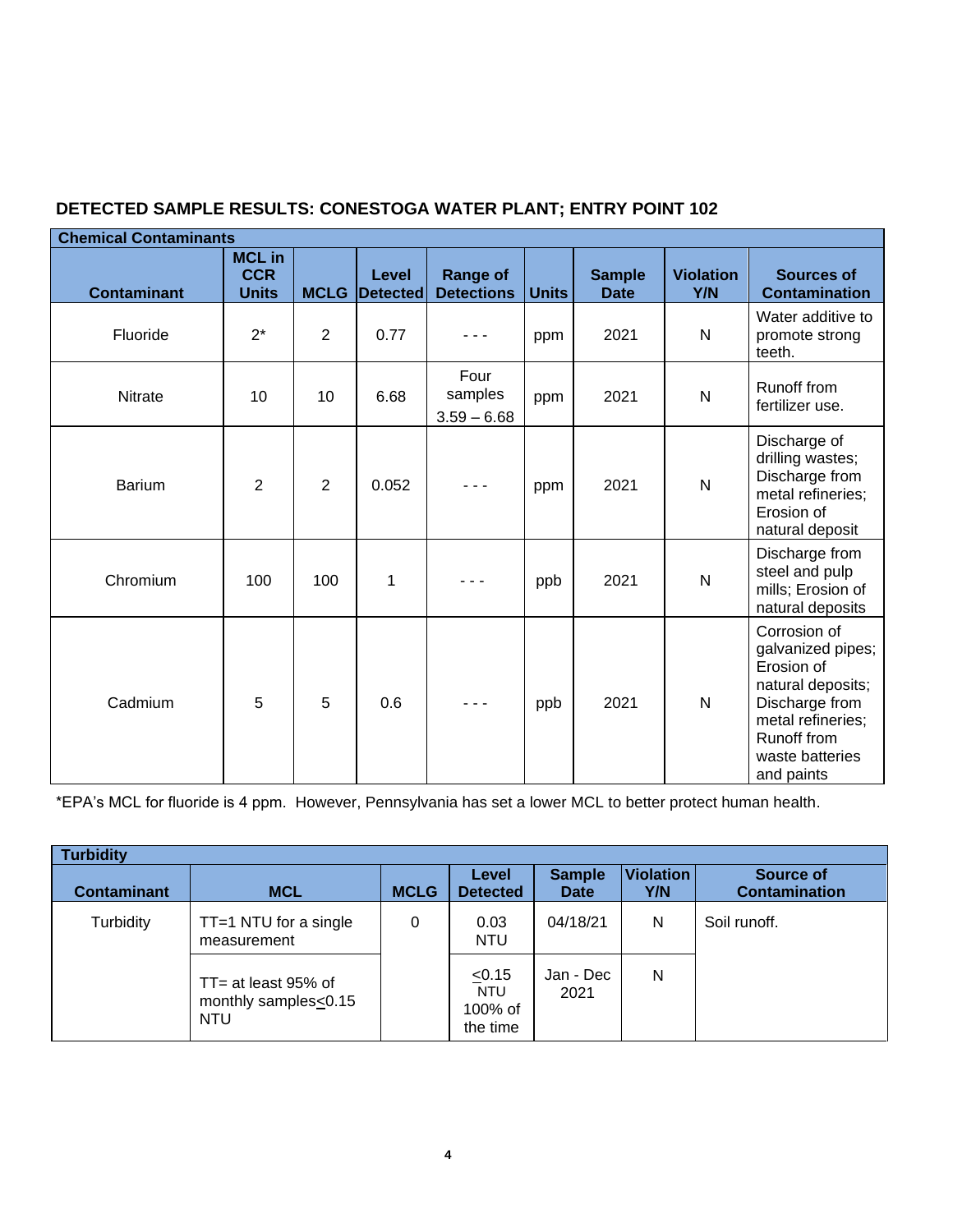## **DETECTED SAMPLE RESULTS: CONESTOGA WATER PLANT; ENTRY POINT 102 CONTINUED**

| Total Organic Carbon (TOC) |                                       |                                             |                                            |                         |                                      |  |  |  |  |  |  |
|----------------------------|---------------------------------------|---------------------------------------------|--------------------------------------------|-------------------------|--------------------------------------|--|--|--|--|--|--|
| <b>Contaminant</b>         | Range of %<br><b>Removal Required</b> | <b>Range of percent</b><br>removal achieved | Number of<br>quarters out of<br>compliance | <b>Violation</b><br>Y/N | Sources of<br><b>Contamination</b>   |  |  |  |  |  |  |
| TOC .                      | $0\% - 15\%$                          | $-15\%$ * - 35%                             |                                            | N                       | Naturally present<br>in environment. |  |  |  |  |  |  |

\* The sample in November was out of range but the sample still met compliance by the running annual average being 1.0 or more and performance ratio is 1.0 or more.

## **DETECTED SAMPLE RESULTS: DISTRIBUTION SYSTEM**

|                    | <b>Distribution Disinfectant Residual</b> |                                            |                                                            |              |                                                    |       |                                             |  |  |  |  |  |
|--------------------|-------------------------------------------|--------------------------------------------|------------------------------------------------------------|--------------|----------------------------------------------------|-------|---------------------------------------------|--|--|--|--|--|
| <b>Contaminant</b> | <b>MRDL</b>                               | <b>Highest</b><br>Average<br><b>Result</b> | <b>Range of</b><br><b>Monthly</b><br>Avg<br><b>Results</b> | <b>Units</b> | Month w/<br><b>Highest</b><br>Avg. Result Violatio | n Y/N | Sources of<br><b>Contamination</b>          |  |  |  |  |  |
| Chlorine           | 4.0                                       | 0.88                                       | $0.72 - 0.88$                                              | ppm          | December<br>2021                                   | N     | Water additive used to<br>control microbes. |  |  |  |  |  |

|                    | <b>Disinfection Byproducts</b>         |     |                               |                               |              |                              |                         |                                    |  |  |  |  |  |
|--------------------|----------------------------------------|-----|-------------------------------|-------------------------------|--------------|------------------------------|-------------------------|------------------------------------|--|--|--|--|--|
| <b>Contaminant</b> | <b>MCL</b> in<br><b>CCR Units MCLG</b> |     | <b>Highest</b><br><b>LRAA</b> | Range of<br><b>Detections</b> | <b>Units</b> | <b>Sample</b><br><b>Date</b> | <b>Violation</b><br>Y/N | Sources of<br><b>Contamination</b> |  |  |  |  |  |
| Haloacetic Acids   | 60                                     | n/a | 36                            | $7.8 - 96.7$                  | ppb          | 2021                         | Ν                       | By-product of<br>disinfection      |  |  |  |  |  |
| Trihalomethanes    | 80                                     | n/a | 61.2                          | $10.1 - 209$                  | ppb          | 2021                         | Ν                       | By-product of<br>disinfection      |  |  |  |  |  |

\*Violation of MCL is based on **R**unning **A**nnual **A**verage

|                    | <b>Lead and Copper</b>         |             |                                                |       |                                                 |                              |                         |                                           |  |  |  |  |
|--------------------|--------------------------------|-------------|------------------------------------------------|-------|-------------------------------------------------|------------------------------|-------------------------|-------------------------------------------|--|--|--|--|
| <b>Contaminant</b> | <b>Action</b><br>Level<br>(AL) | <b>MCLG</b> | 90 <sup>th</sup><br><b>Percentile</b><br>Value | Units | # of Sites<br>Above AL of<br><b>Total Sites</b> | <b>Sample</b><br><b>Date</b> | <b>Violation</b><br>Y/N | <b>Sources of</b><br><b>Contamination</b> |  |  |  |  |
| Lead               | 15                             | 0           | 5.7                                            | ppb   | $0$ of 50                                       | 2019                         | N                       | Corrosion of home<br>plumbing.            |  |  |  |  |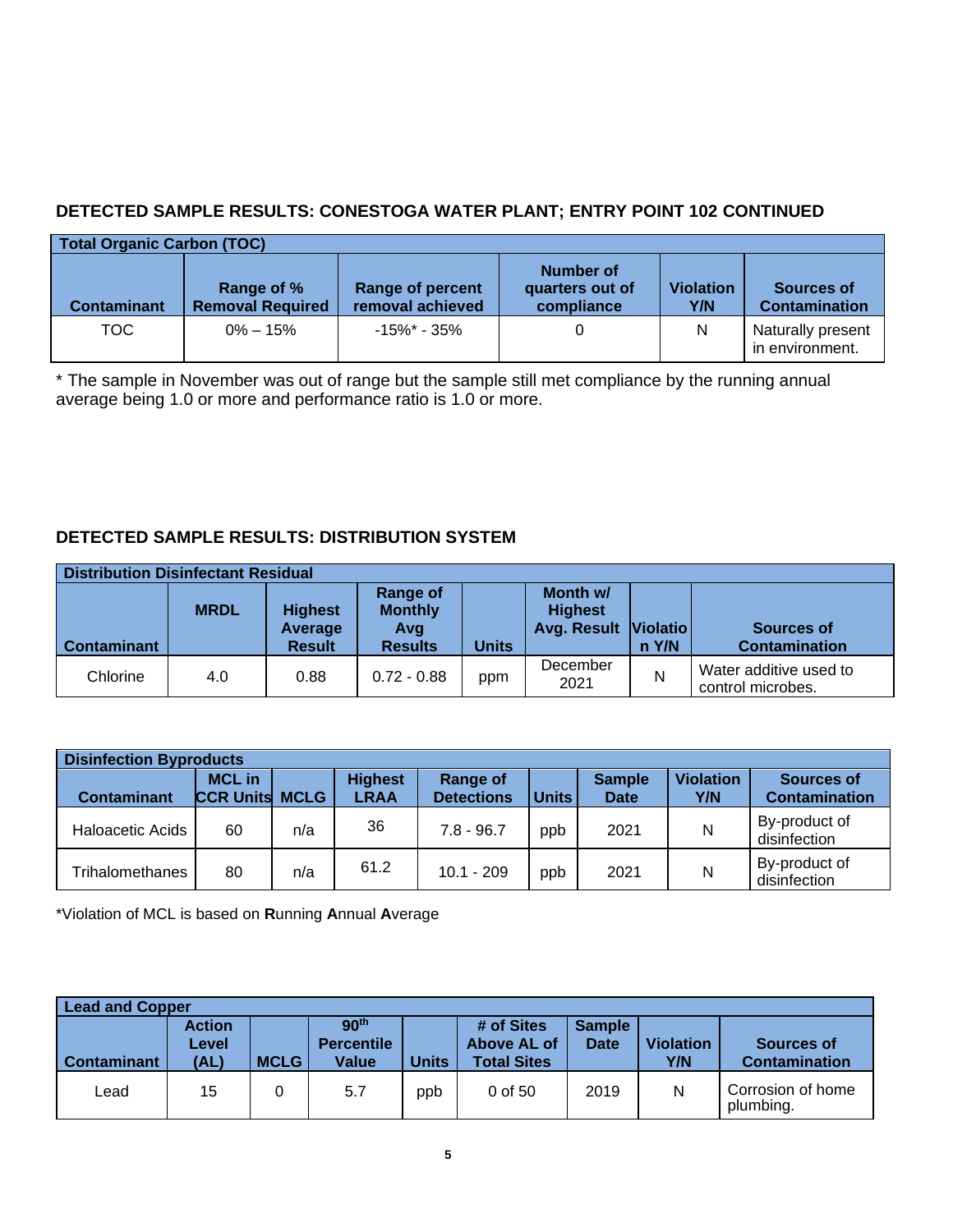| Copper | റ<br>ں. ו | $\sim$<br>ں.ו | 0.16 | ppm | 0 of 50 | 2019 | N | Corrosion of home<br>plumbing |
|--------|-----------|---------------|------|-----|---------|------|---|-------------------------------|
|--------|-----------|---------------|------|-----|---------|------|---|-------------------------------|

## **DETECTED SAMPLE RESULTS: DISTRIBUTION SYSTEM CONTINUED**

| Microbial (related to Assessments/Corrective Actions regarding TC positive results) |                                                                                                                                                                                                                                                                                         |             |                                           |                         |                                           |
|-------------------------------------------------------------------------------------|-----------------------------------------------------------------------------------------------------------------------------------------------------------------------------------------------------------------------------------------------------------------------------------------|-------------|-------------------------------------------|-------------------------|-------------------------------------------|
| <b>Contaminants</b>                                                                 | TΤ                                                                                                                                                                                                                                                                                      | <b>MCLG</b> | Assessments/<br><b>Corrective Actions</b> | <b>Violation</b><br>Y/N | <b>Sources of</b><br><b>Contamination</b> |
| <b>Total Coliform</b><br><b>Bacteria</b>                                            | Any system that has<br>failed to complete all the<br>required assessments<br>or correct all identified<br>sanitary defects, is in<br>violation of the<br>treatment technique<br>requirement                                                                                             | N/A         | $\mathbf 0$                               | $\mathsf{N}$            | Naturally present in<br>the environment.  |
| Microbial (related to E. coli)                                                      |                                                                                                                                                                                                                                                                                         |             |                                           |                         |                                           |
| <b>Contaminants</b>                                                                 | <b>MCL</b>                                                                                                                                                                                                                                                                              | <b>MCLG</b> | <b>Positive Sample(s)</b>                 | <b>Violation</b><br>Y/N | <b>Sources of</b><br><b>Contamination</b> |
| E. coli                                                                             | Routine and repeat<br>samples are total<br>coliform-positive and<br>either is E. coli-positive<br>or system fails to take<br>repeat samples<br>following E. coli-<br>positive routine sample<br>or system fails to<br>analyze total coliform-<br>positive repeat sample<br>for E. coli. | $\Omega$    | 0                                         | $\mathsf{N}$            | Human and animal<br>fecal waste.          |
| <b>Contaminants</b>                                                                 | TΤ                                                                                                                                                                                                                                                                                      | <b>MCLG</b> | Assessments/<br><b>Corrective Actions</b> | <b>Violation</b><br>Y/N | <b>Sources of</b><br><b>Contamination</b> |
| E. coli                                                                             | Any system that has<br>failed to complete all<br>the required<br>assessments or correct<br>all identified sanitary<br>defects, is in violation<br>of the treatment<br>technique requirement.                                                                                            | N/A         | 0                                         | N                       | Human and animal<br>fecal waste.          |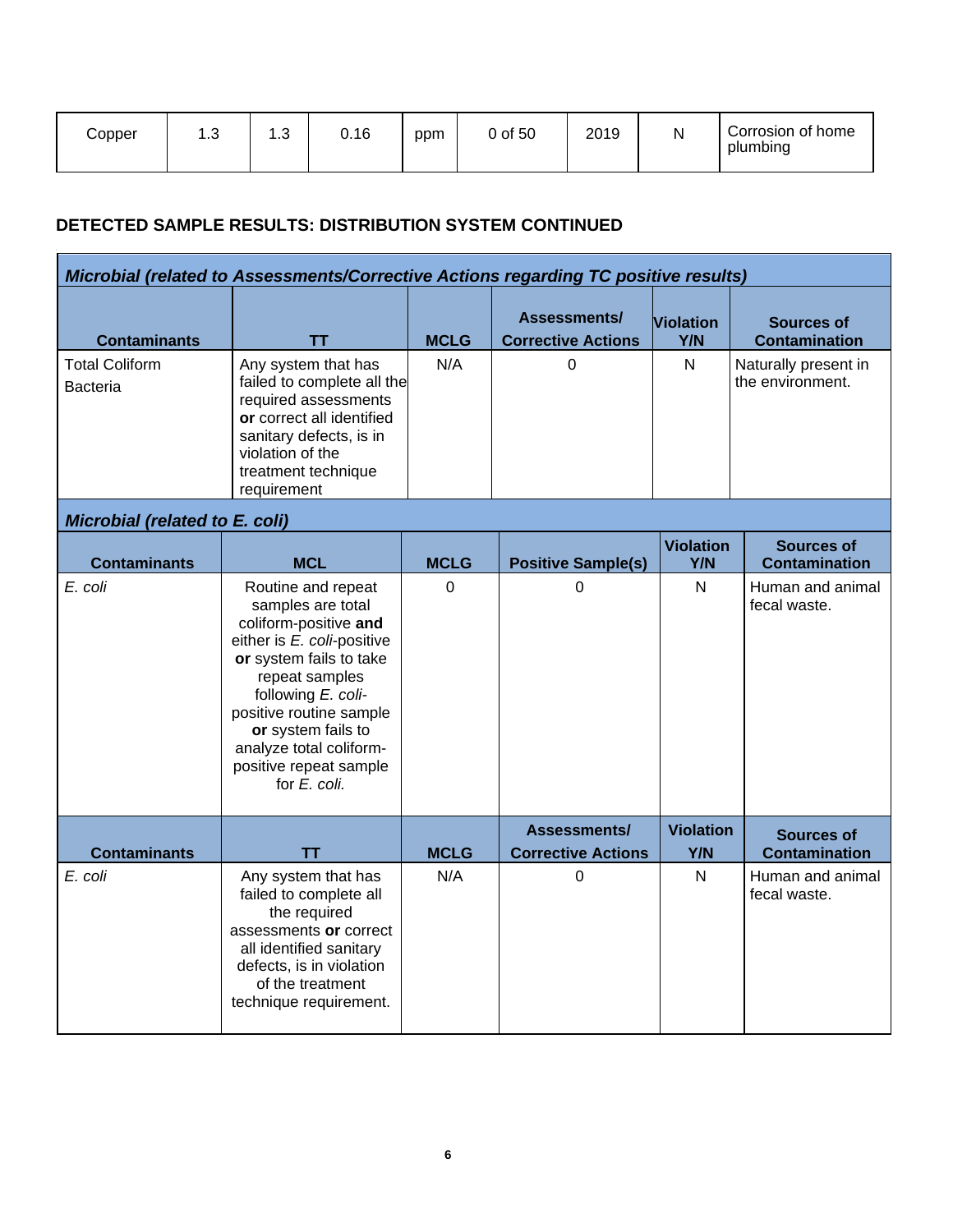#### **VIOLATIONS:**

No Violation

#### **EDUCATIONAL INFORMATION:**

The sources of drinking water (both tap water and bottled water) include rivers, lakes, streams, ponds, reservoirs, springs and wells. As water travels over the surface of the land or through the ground, it dissolves naturallyoccurring minerals and, in some cases, radioactive material, and can pick up substances resulting from the presence of animals or from human activity. Contaminants that may be present in source water include:

- Microbial contaminants, such as viruses and bacteria, which may come from sewage treatment plants, septic systems, agricultural livestock operations, and wildlife.
- Inorganic contaminants, such as salts and metals, which can be naturally-occurring or result from urban stormwater run-off, industrial or domestic wastewater discharges, oil and gas production, mining, or farming.
- Pesticides and herbicides, which may come from a variety of sources such as agriculture, urban stormwater runoff, and residential uses.
- Organic chemical contaminants, including synthetic and volatile organic chemicals, which are by-products of industrial processes and petroleum production, and can also come from gas stations, urban stormwater runoff, and septic systems.
- Radioactive contaminants, which can be naturally-occurring or be the result of oil and gas production and mining activities.

In order to ensure that tap water is safe to drink, EPA and DEP prescribes regulations which limit the amount of certain contaminants in water provided by public water systems. FDA and DEP regulations establish limits for contaminants in bottled water which must provide the same protection for public health.

Drinking water, including bottled water, may reasonably be expected to contain at least small amounts of some contaminants. The presence of contaminants does not necessarily indicate that water poses a health risk. More information about contaminants and potential health effects can be obtained by calling the Environmental Protection Agency's Safe Drinking Water Hotline (800-426-4791).

#### **CRYPTOSPRODIUM MONITORING:**

Our system preformed Cryptosporidium monitoring for both sources of our drinking water, Conestoga River and Susquehanna River. Cryptosporidium is a microbial pathogen found in source water throughout the US.

The monitoring took place form April 2015 to March 2017. Results indicated that Cryptosporidium was present in both sources of water. This was only for our source water and not our finished water. Our water plants do everything to try to ensure NO Cryptosporidium is in our finished water. Our filtration for both plants is Ultrafiltration Membrane technology. This type of filtration can filter out particles and microorganisms much smaller than conventional filtration. We also use Log Inactivation monitoring to ensure proper disinfection. Even though we cannot guarantee 100 percent removal and disinfection of Cryptosporidium, we believe there is no reason to be alarmed about the results of the Cryptosporidium monitoring of our source water.